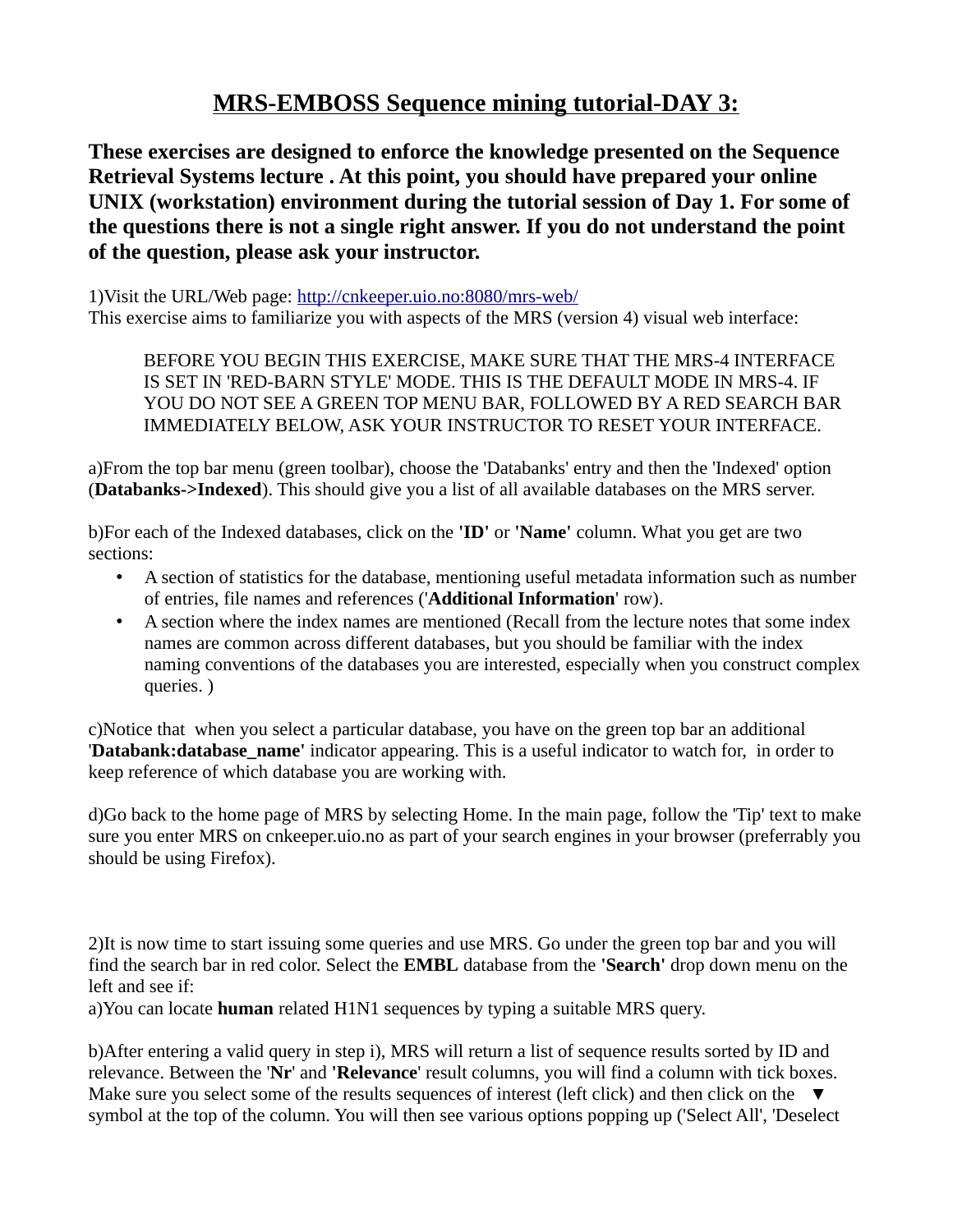All', 'Export', 'Export Fasta'). Try to play with these options and see if you can export the result sequences to your favorite text editor.

c)Go back to the result view of your query (your browser's back button should work). Make sure you spend some time to click on each result entry and use the View button to familiarize yourself with the different formats you can view the results.

d)See if you can locate all H1N1 sequences published by 'Subbarao' and are complete CDS of a 'nucleoprotein gene'.

e)Try to repeat the queries by entering search terms without specifying indexes. Does it work? When you combine these sort of search terms in your search, which Boolean operator is implied to exist between the search terms?

3)This exercise will teach you how to use the MRS add-ons BLAST and CLUSTALW: In MRS, it is possible to blast protein sequences against protein databases. It is also possible to perform sequence alignments using clustalw. These utilities are integrated to MRS.

a)Try to use MRS to locate protein sequences for Human Immunodeficiency Virus (HIV) Gag polyprotein. Click on one of the result entries and then click on the 'Blast' button (at the top of the result). You will get into a screen of familiar blast parameter details. The selected sequence should already be in the query field. Make sure that you blast the sequence against the 'Uniprot KB' database. Your query will be in a queue for execution. In the meantime, select other sequences to blast against the same database (**notice that your results and queries persist during your browser session. This means that you can continue doing other things in MRS and return back to the 'Blast Results' field in the top green bar**). Make sure you spend some time looking at the way the results are presented.

b)Now, we are going to see an MRS feature called '**dynamic database filtering**' query. This is useful to reduce the execution time and the search space of BLAST queries, making your searches more targeted and efficient. Go back to the query screen (Home). Select the same query as in a). Select one of the resulting protein sequences to blast it against the UniprotKB. However, this time, we are going to reduce the search space dynamically, before pressing the 'Run Blast' button. Type in the field under to the Blast Database selection ('Optionally enter an MRS query to limit the search space') the following: os:human . What do you achieve with that secondary search query?

c)Select some of the results of the blast query (say the first six entries). Left click on the  $\bullet$  result column symbol, and from the options select Clustalw. You will immediately get to a clustalw query screen. The selected protein sequences should already be in the input field. Then just press, 'Run Clustalw' (top right).

d)Use the command-line 'mrs-query' application (and some PERL/Unix scripting) to create a file containing HIV Gag polyprotein sequences and another file containing non HIV related polyprotein sequences. Create two separate blast databases from the two.